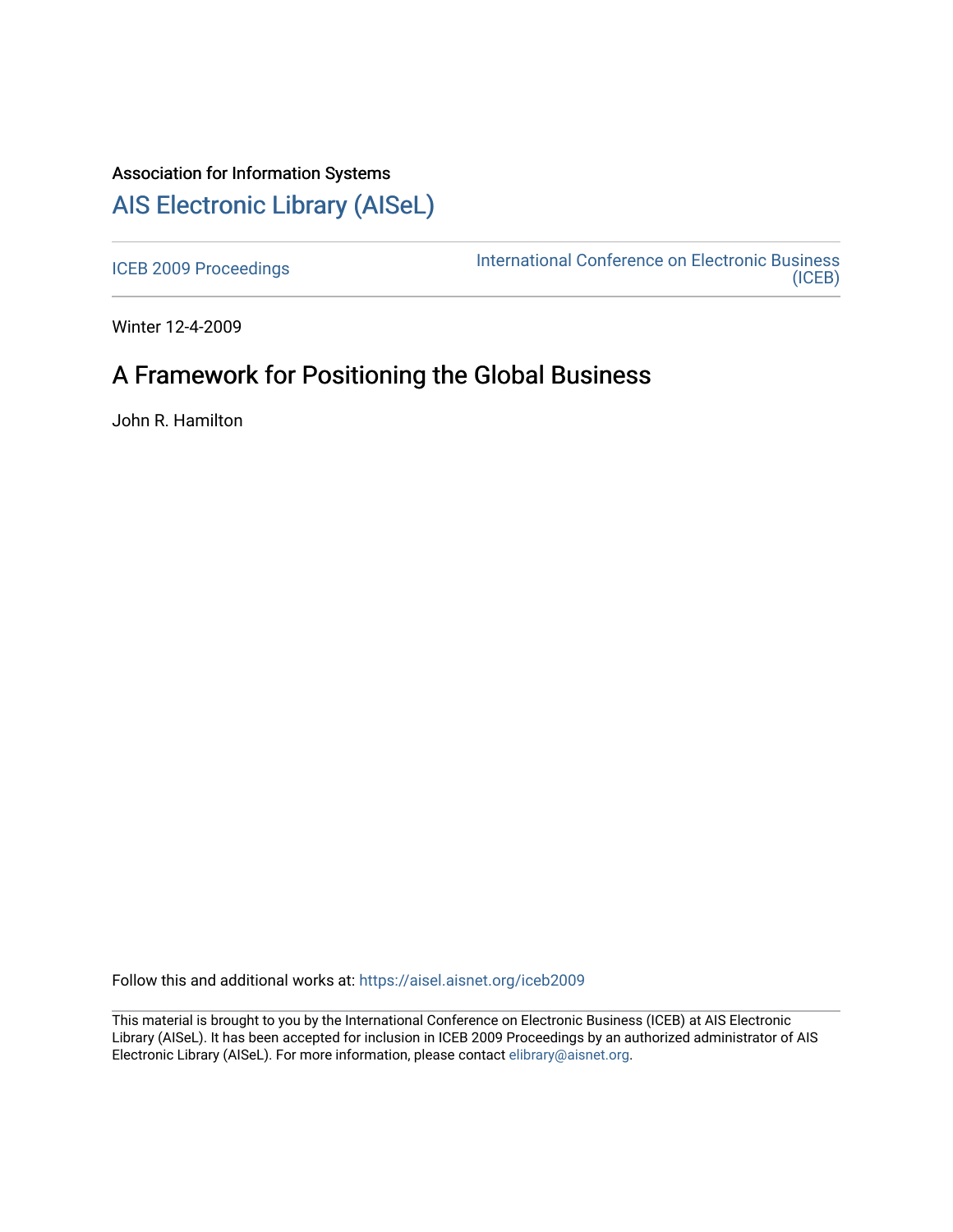# **A FRAMEWORK FOR POSITIONING THE GLOBAL BUSINESS**

John Hamilton School of Business and IT James Cook University, Cairns, Australia John.Hamilton@jcu.edu.au

### **Abstract**

This framework offers positioning and revitalizing approaches by which high performing global businesses may strategically meet their global business challenges. These approaches offer ways to capture business competitiveness, and if approached in unison can yield additional benefit to the global business. A more responsive, revitalized global business can emerge – one capable of moving its position in conjunction with business-monitored customer drift or changed customer requirements.

Several business or operational solutions, plus business-customer interface approaches, and a final services gateway system offer three challenging ways for the leading-edge global business to revitalize itself, and to competitively re-position itself closer to its customers. By setting very tough goals, the global business can then intelligently link its operational, business-customer interface and customer knowledge capture zones into a finely-tuned, multiple-channel services gateway connectivity system. Built outwardly from the interface this approach continually analyses, aligns, and refocuses the back-end business deliverables, as its best solution to each customer requirement.

**Keywords:** company solutions, service value networks, services gateways, business strategies, interactive market, customer niches

#### **Introduction**

IBM [8] suggests high-performing global companies are suitably positioned to deliver competitive enterprises of the future. Such high performing companies carefully assess their competitive business environment (Keenan, Bixner, Powell, & Brooks, 2008). They note the possibilities of turbulent times, they understand and benchmark their competition, and they recognise and harness the power of their consumers. In additon, they carefully monitor the overarching market factors [9] [12] [17]. They move with changes in the global environment, they aim to lead and to generate change, and they recognize the competitive value of sophisticated supplier-to-business-to customer linkages – which are often reliant on operational or technological enhancements. These high-performing global companies chase business opportunities, and they understand the unique value-adding components embedded across such opportunities. They also build solutions from multi-dimensional assessment approaches. They then skillfully redesign and refocus their strategically-determined component options into ones that better enable them to extract maximum value, and to drive leading-edge change pathways into new niches [9] [12] [17].

To follow such leading-edge pathways, hig h-performing global companies should be agile and prepared to adapt to their ever changing en vironment. They should deliver new efficiencies by exploiting their existing knowledge capabilit ies. By combining such new efficiencies with n ew capabilities, in conjunction with specifically-t argeted opportunities (or exploitation-style proces ses), new knowledge can be released. This appr oach can deliver innovation and rapid adaption to changing business conditions [13]. Business a daptation may be delivered via the remix of exi sting lower-level business procedures, processes or programs. This sometimes results from experi mentation with existing business capabilities, wh ilst exploitation may be achieved by harnessing a range of adaptive internal business approaches

 (or outcomes) into higher level change-driving macro business templates. High-performing globa l companies may choose: (1) to build such a b usiness system where experimentation/exploration and exploitation must be jointly sustained [16]

 or (2) to largely neglect experimentation/explor ation, and just pursue the quick returns often ge nerated by pure exploitation [11].

# **Business-Customer Targeting**

Business solutions are delivered in terms of an interaction with an external party. To influence this external party a cone of customer influence as shown in Figure 1 is exerted. This Business-Customer Targeting model shows external parties – which are typically potential customers or some form can be influenced by the business's product offering. These potential customers are then drawn downwards experiencing or seeking more product information, and so progress towards the business and its actual product (and/or service) offering. Many potential customers leave this cone of influence, passing out through the porous sides of the cone, whilst others move all the way through yet

*The 9th International Conference on Electronic Business, Macau, November 30 - December 4, 2009*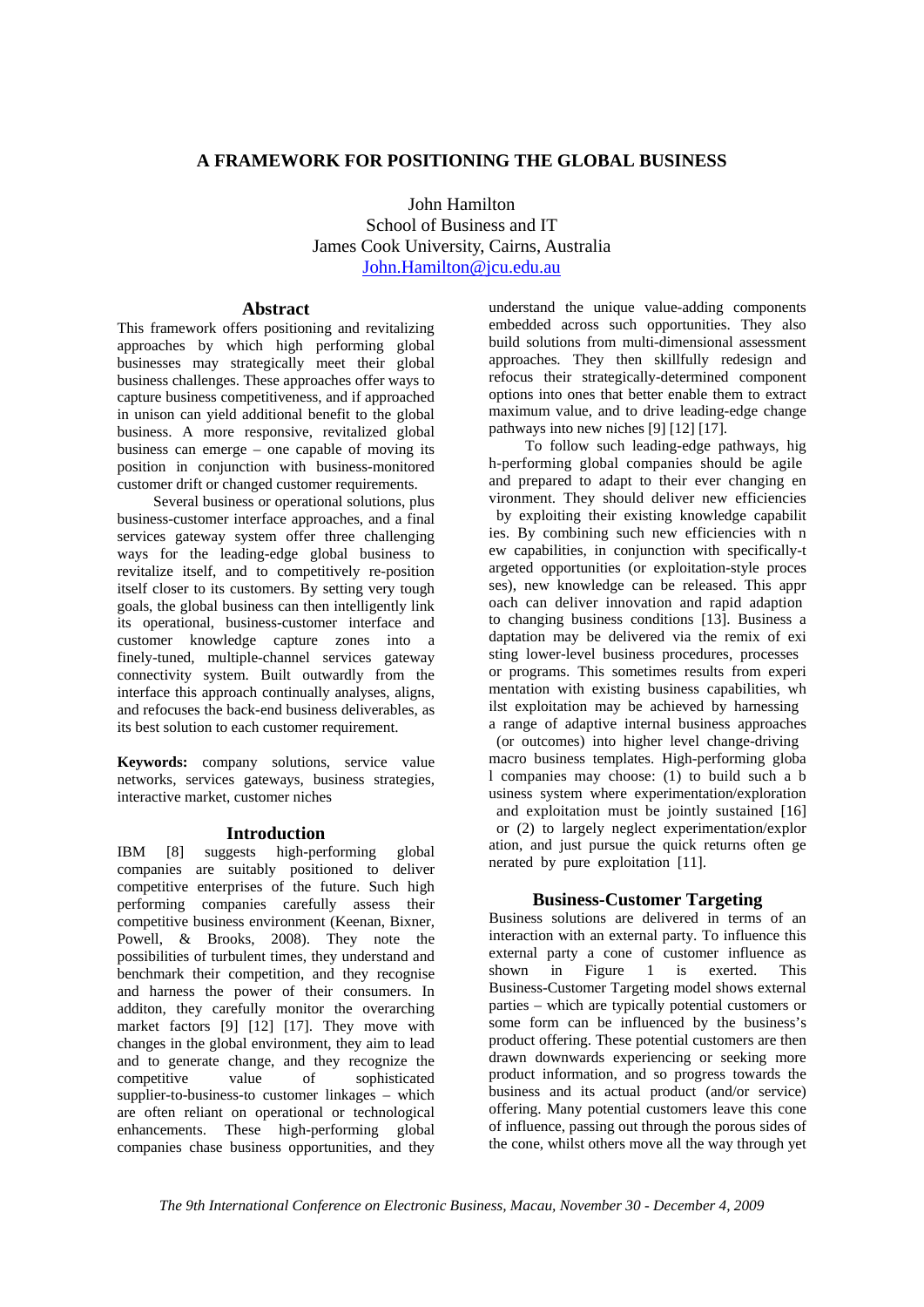still pour out the base of the cone without considering an interaction or transaction with the business. Some potential customers do choose to engage in interactions and only some of these actually choose to complete the transaction. Hence, from the business point of view this system is very inefficient.

The lower cone represents the business concentrating its ingredients into a final product (and/or service) for the potential customer. Again this business product (and/or service) development process is inefficient, and continual improvements are generated by the business.

The business-customer interaction zone is a third area of weakness. For example, the two cones may be misaligned and so only a small spillover of

customers is captured, or the two cones may be widely separated by fields such as distance, or time, or by the potential to pay an asking price.

Hence, the high performing global company has many areas of business in which in can focus and generated new business solutions. The most critical area remains the area of engagement termed the business-customer encounter. The author suggests the high performing global company should re-tool and redesign its business model outwards from the interface and aim to deliver very responsive business solutions. This entails advancing the business model, targeting the customer, and developing toolkits (such as service value networks [4]) to capture the business interface into one services gateway [5] approach.





#### **Customer and Interface Solutions**

Beyond the business back-end is the customer engagement area. This business-customer interface is an area where high-performing global companies have many ways to improve their business model. In general, the options here do not capture real-time customer data and real time business responses. Hence, real-time business intelligence is often

lacking. The business can improve its interface solutions by:

- pursuing mechanisms that allow it to develop quality measurement mechanisms across its business-customer interface [4].
- focusing on targeted marketspaces by adopting overlaying marketspace matrices populated with researched approaches that specifically time-line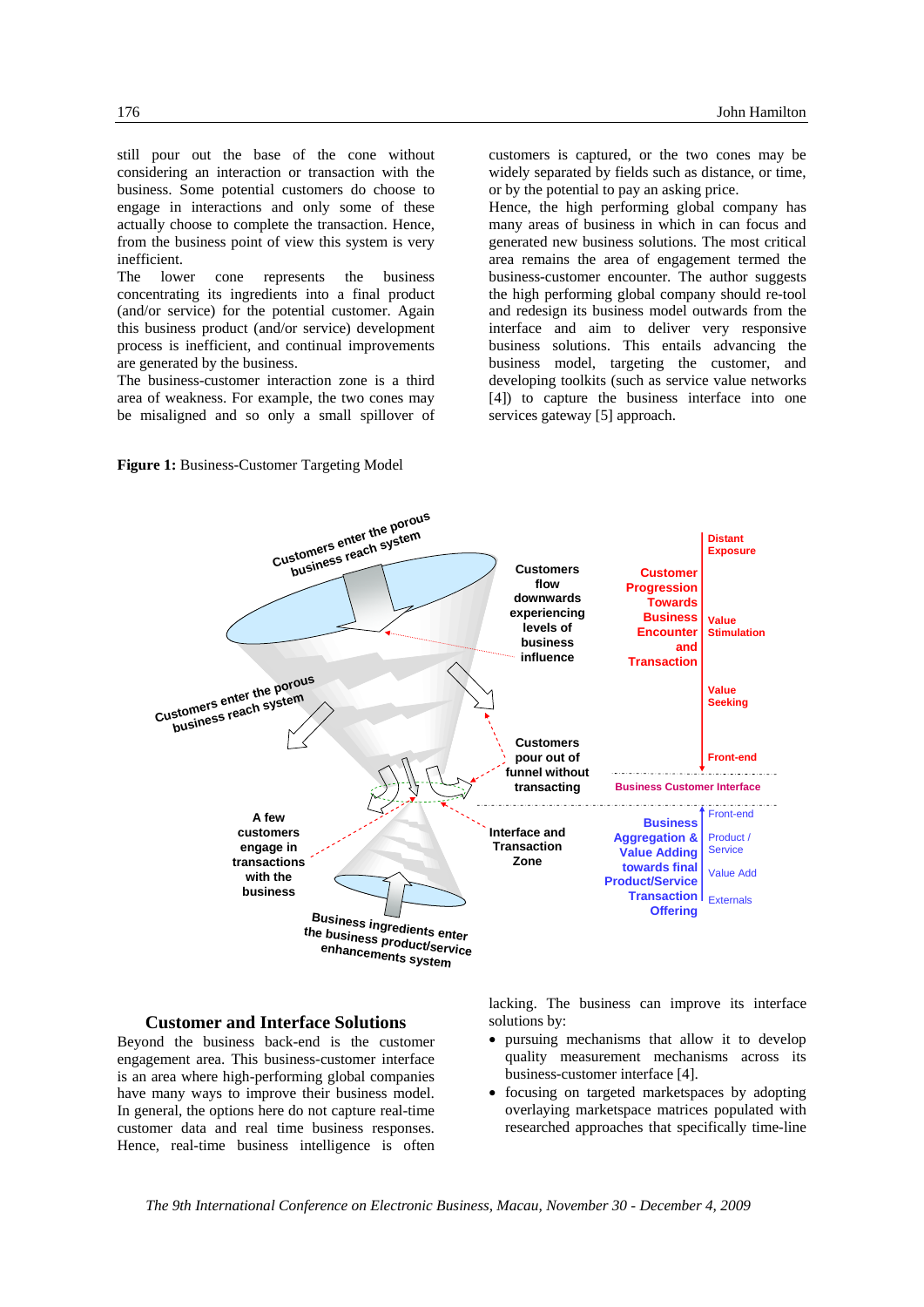the capture and growth of the specifically chosen customer niche [6] [14].

- using customer relationship management or service value networks approaches to drive the business-to-customer solution. Service value networks add an additional quality in that they measure engagement pathways, and these channels can then become the focus of traceable business-customer alignment systems, and potentially can deliver real-time business and management solutions, along with measurable degrees of customer perceived satisfaction, value and servicing [1] [3] [5] [6] [15].
- creating competitively-positioned, new product suites delivered into new niches or 'blue oceans' that are further expanded with second level segmented non-customer targeting [10].

# **Business-Customer Knowledge Management**

To manage knowledge high-performing global companies should build their systems outwardly using a services gateway approach use their services gateway to accurately service and track each

**Figure 2:** Business through to Customer Framework

# **Discussion**

High-performing global companies have several ways to rethink and to advance their business model, and over time, to build and revitalize their global business in-line with competitive global challenges. They may adopt an operational back-end supply-side, plus a business-customer engagement, and then add customer approaches (as shown in Figure 2), and then link these using services gateways as a means to deliver instantaneous customer responses. These challenges and strategies for business growth are each achievable.

The high performing company may tackle these approaches individually, or as blocks of related solutions, or even as one complete all encompassing approach. Solution choices engaged depend on the circumstances and on the commitment of each high-performing global company, and also on how they perceive the likely key challenges and strategies for growth within their specific international business arena.



#### **Management Implications**

#### **Goal setting**

Companies like Toyota set seemingly impossible goals like a pollution free car. This executive ploy builds an incentive for each employee to be creative, and to experiment, and to progress their research into new dimensions. This approach allows managers to measure such competing ideas and to

balance these new possibilities into company advancing best solutions. This offers staff ways to explore, and to move beyond their comfort zone. Companies must allow such exploratory processes, or miss-out on these potential benefits. Astute managers may thus move their company further along the business learning curve.

*The 9th International Conference on Electronic Business, Macau, November 30 - December 4, 2009*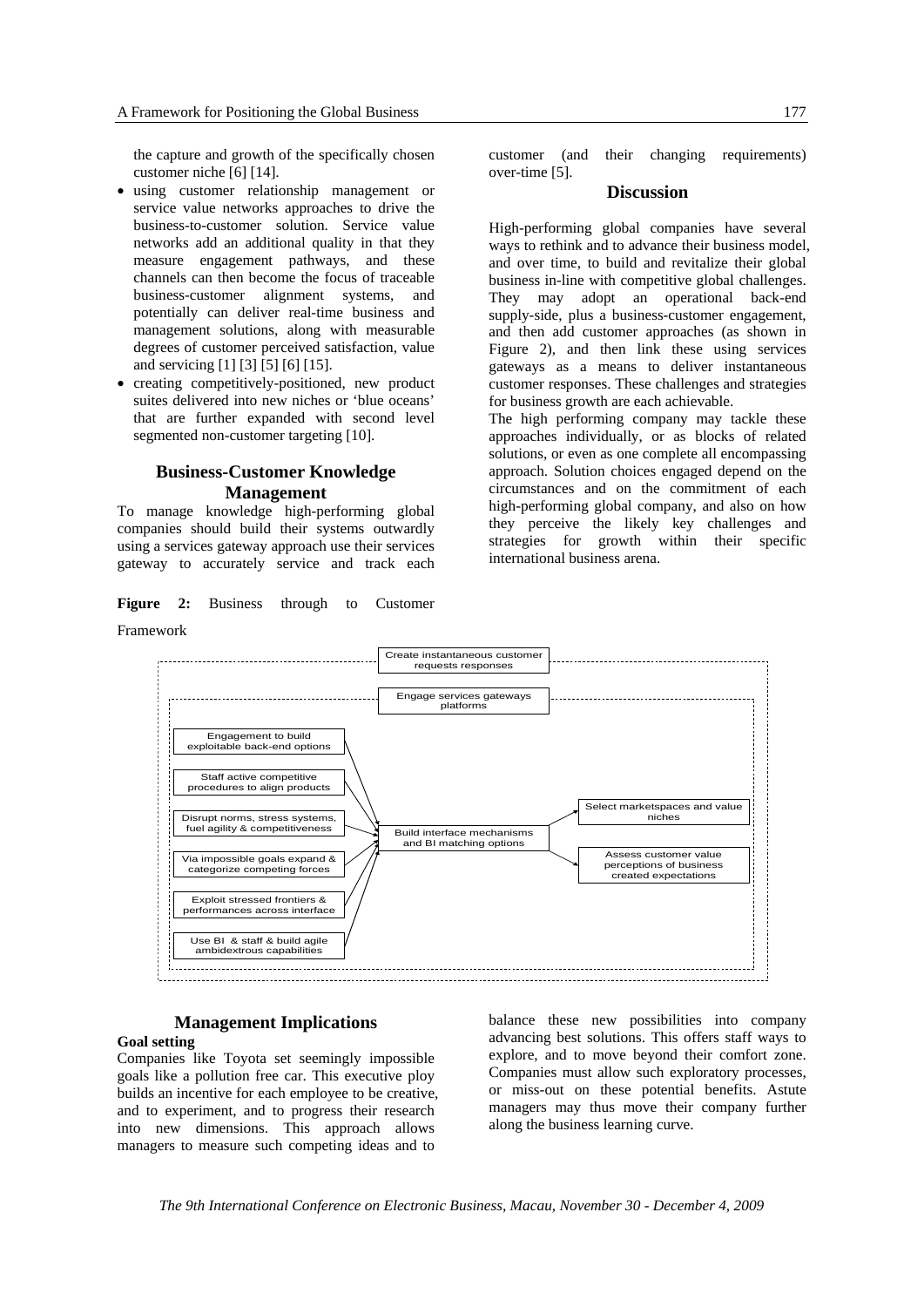#### **Focused operations**

To value add and align the business back-end, smart intelligence gathering systems linked to operational deliverable systems are necessary. This strong operational networking also extends to supplier systems and sometimes into peripheral information or alternate product support systems. This is a key focus area for management, and if aligned into customer recognition and request deliverance networks it is often an area of internal business tension. Here management should balance its competing expansionary and inwardly focusing systems, whilst strengthening its operational and customer integration connectivity.

### **Focused staff and executive teaming**

Toyota teams its staff information sharing both horizontally and vertically. It generates deep knowledge and understanding systems across its enterprise, and management are appreciative of hearing about business related negatives and/or positives. These open communication channels encourage idea and information circulation, and they generate new business ideas for the company.

#### **Customer orientation**

Businesses aim to generate contact, and/or transactions and/or exchanges with their customers. In turbulent times businesses must focus on their customer base and on their customer-targeted product value adding. This research field is under-developed, and it remains a rich area for management intelligence gathering.

#### **Interface intelligence**

The intelligent interaction between a business and a customer remains a vital component of any exchange. This processes engaged here may win or lose a potential customer. Few empirical studies capture both sides of the business-customer encounter whilst also capturing the multiple engagement pathways that interplay. This area engages business strategy, marketing, communications, innovation services, economic value, interaction and interactivity, and external systems [4]. This area offers considerable scope for the high performing global company.

#### **Services gateways**

Services gateways complete the business approach for mangers of high performing companies. Multiple database and intelligence systems are involved, and these conjointly engage, dissect, source, compile and deliver the business solution required by each specific customer. This highly intelligent structure allows the business to closely engage with its customers, management to test scenarios and experiment with real-time data, and

the intelligence system to grow, adapt and plot alternative solutions that allow for degrees of customer drift. This research area is in its infancy. When all the business systems are integrated and made operational across an integrated intelligent services gateways type system, near instantaneous customer responses are achievable.

# **Conclusion**

This framework to position high performing global businesses suggests other strategies beyond cost containment and labour rationalization, and ones that do not hamper learning, intelligence and innovation can readily be sourced. Operational perspectives such as: increasing efficiencies, consistent execution of offerings, learning, innovation, optimization of processes and long-term adaptability all offer ways to move beyond the business restraining principles of integration, whilst also offering a means to innovate, experiment, and to reach-out towards seemingly impossible goals. Customer interface perspectives and knowledge management may be intertwined and linked to the business product (and/or service) and to the business-customer engagement strategies. When these operational and customer perspectives are jointly linked and developed with business intelligences such as those captured by service value network, services gateway, marketspaces and niche focused approaches these three challenging zones of business improvement can deliver additional ways for the high performing global company to revitalize itself, to bridge challenges, to strategically re-position itself closer to its customers.

# **References**

- [1] Basole, R., & Rouse, W. "Complexity of service value networks: Conceptualization and empirical investigation", *IBM Systems Journal*, 47(1), 2008, pp.53-69.
- [2] Brunner, D., Staats, B., Tushman, M,, & Upton, D. "Wellsprings of creation; How perturbation sustains exploration in mature organizations", *Harvard Business School Working Paper*, 09-011, pp. 1-7.
- [3] Fornell, C., Mithas, S., & Krishnan, M. "Why do customer relationship management applications affect customer satisfaction", *Journal of Marketing*, 69(4) 2005, pp.201-209.
- [4] Hamilton, J. *Service Value Networks and the business customer encounter*. Sydney, Australia: MGSM, Macquarie University, 2006, pp.1-280.
- [5] Hamilton, J. "The Services Gateway